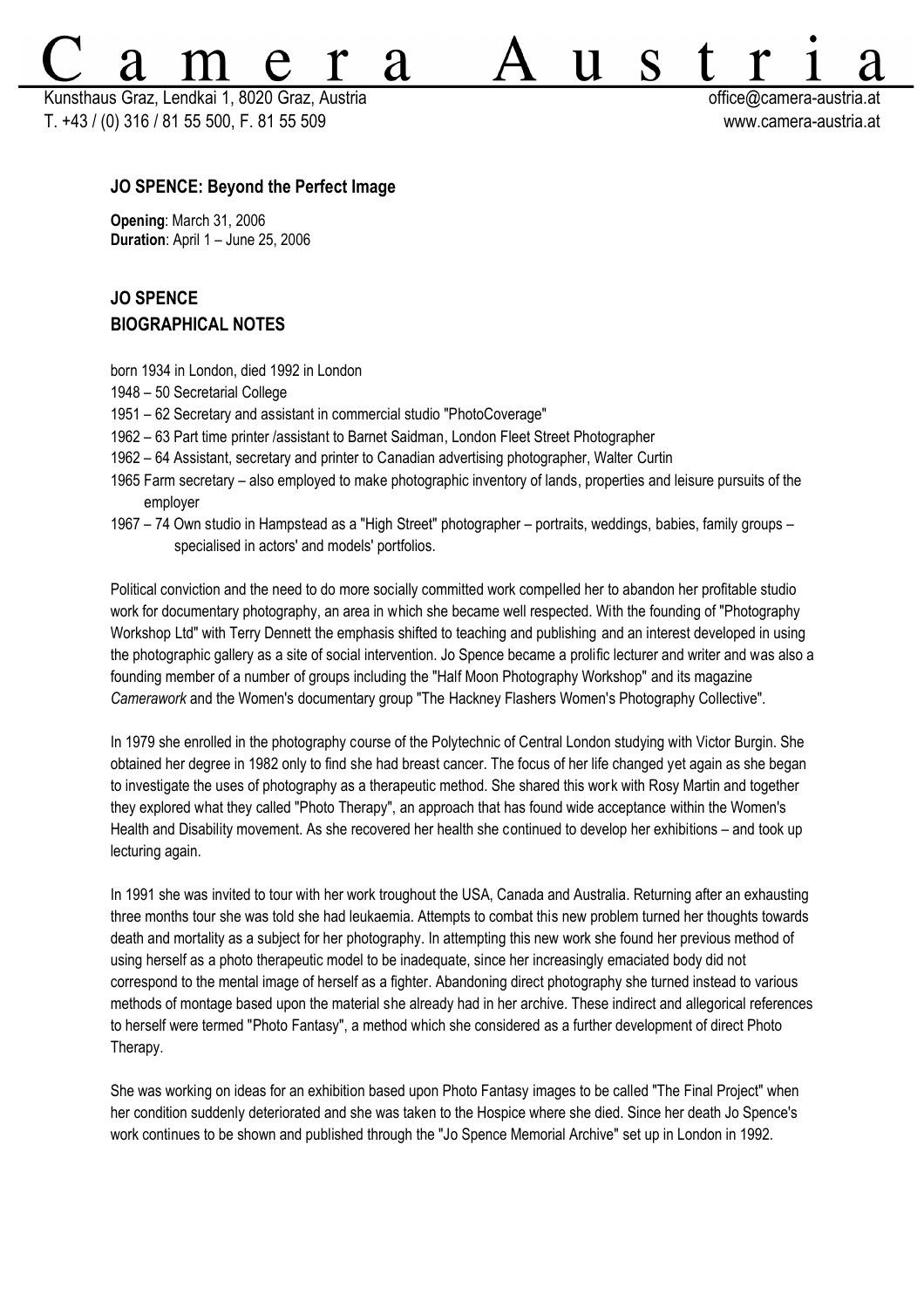## **PROJECTS**

#### CHILDREN PHOTOGRAPHED (1973 – 75)

With the help of an Arts Council grant she put together an exhibition exploring how photography constructs views of children (Jo Spence's first exhibition). Also established "Children's Rights Workshop".

#### GYPSIES AND TRAVELLERS

Photographed gypsy life in and around London with Terry Dennett. Later asked by Gypsy Education Council to take photographs for a gypsy literacy project. During this time she rejected the "truth" of the documentary mode of photography. This crisis eventually led to the rejection of her career as a professional photographer.

#### WORKING LIVES

Contributed photo portraits to a book of oral histories of local residents in Hackney, East London. Went to a second volume which allowed more time with the subjects to translate their lives into pictures.

1974 – 79 Collaborated with Terry Dennett on methods of teaching photography to children and teaching photography on adventure playgrounds.

#### PHOTOGRAPHY WORKSHOP

Helped establish in 1974 as an independent educational research, publishing and resource project. Produced touring exhibitions on Labour history and the cultural struggles of the left in 30's Britain. Photography Workshop helped to set up the photography collective "The Hackney Flashers Women's Photography Collective" and combined with the "Half Moon Gallery" to found the "Halfmoon Photography Workshop" and the magazine *Camerawork*.

#### PHOTOGRAPHY / POLITICS: ONE

First collection of critical and theoretical essays on photography, co-edited and published by Photography Workshop, edited by Jo Spence, Terry Dennett, David Evans and Sylvia Gohl in 1979. This highly acclaimed book is widely used in photographic courses in higher education and a standard work on political photography.

#### BEYOND THE FAMILY ALBUM (1978 – 79 )

About the absences and silences in photos from family archives (what we don't record or photograph and why) and directed at the way we record family history in photo albums. Why don't we photograph deaths, breakdowns, disease?

#### REMODELLING PHOTO HISTORY (1982)

Collaboration with photographer Terry Dennett, investigating the way photography works to construct particular ways of viewing. Questioning dominant modes of visual representation so that it becomes easier to see that the camera is not a window on the world.

## FAMILY, FANTASY, PHOTOGRAPHY (1982)

Produced by four women photography students including Jo Spence.

### THE PICTURE OF HEALTH? (1982 – 90)

In response to her own position as a cancer patient and in collaboration with others, Jo Spence explored representation and politics of cancer and the inhuman and infantilising treatment of cancer patients. Images and notions of illness / health.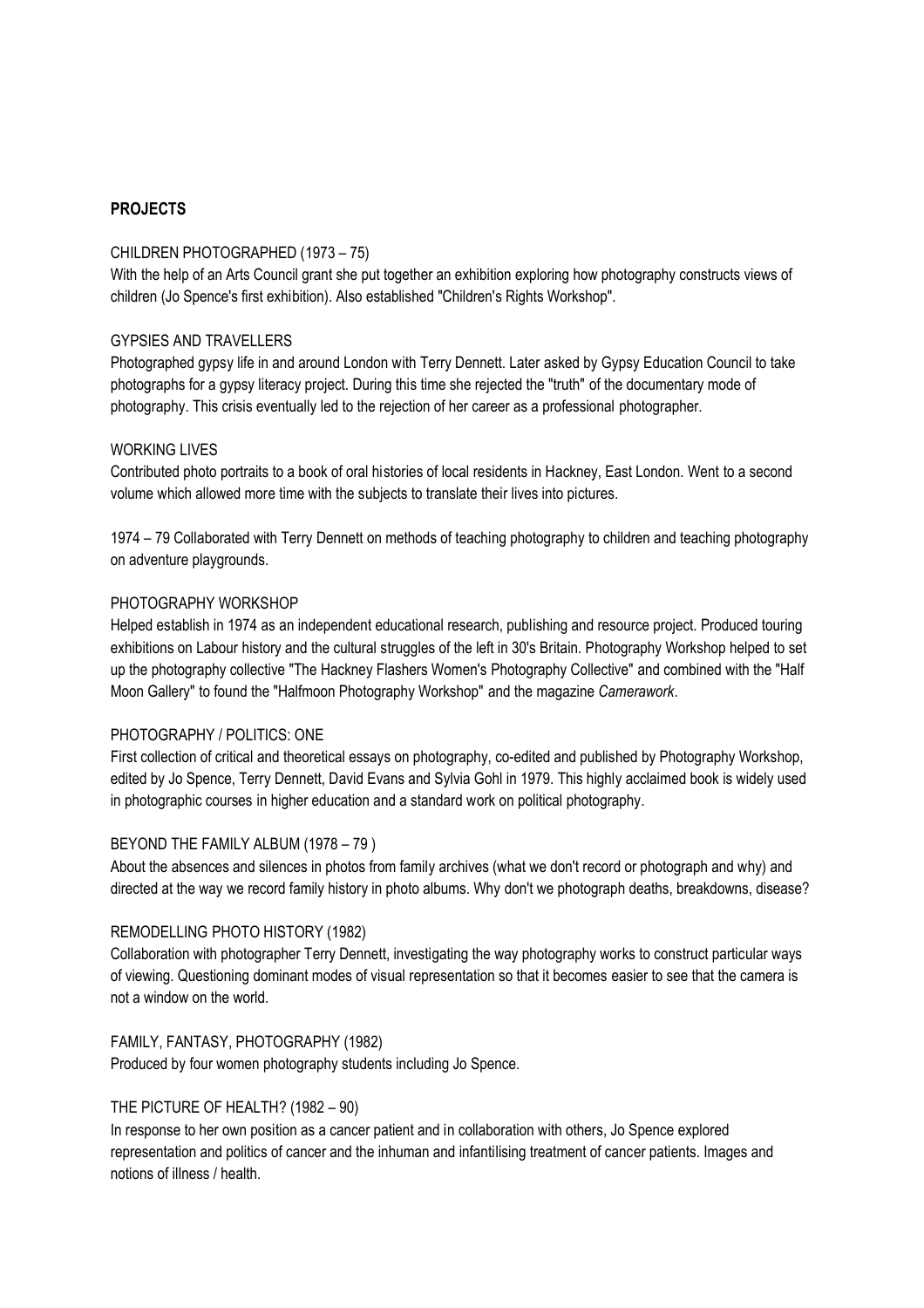## PHOTO THERAPY (1984 – 89)

Jo Spence and Rosy Martin invent "Photo Therapy" – photography plus therapy. Particularly interested in the political and therapeutic power of story telling using existing family albums and creating staged studio works.

LIBIDO UPRISING: Mother / Daughter Work (1987 – 90) A Dialogue between Lovers. In collaboration with David Roberts.

TIP OF THE ICEBERG (1989)

Television production conceived by Jo Spence on cultural and ideological meaning of women's breasts. Broadcast by BBC in England and SBS in Australia.

NARRATIVES OF DIS-EASE (1990) Ritualised Procedures. In collaboration with Tim Sheard.

## **BOOKS**

Richard Greenhill, Maggie Murrayjo Spence, GUIDELINES PHOTOGRAPHY, MacDonald, 1978.

Nina Kellgren, Jo Spence, REINVENTING THE FAMILY ALBUM. HANDBOOK OF PHOTOGRAPHY FOR WOMEN, Camden Press: London 1978.

Terry Dennett, David Evans, Sylvia Gohl, Jo Spence, PHOTOGRAPHY / POLITICS: ONE, Photography Workshop: London 1979.

Patricia Holland, Jo Spence, Simon Watney, PHOTOGRAPHY / POLITICS: TWO, Comedia / Photography Workshop: London 1986.

Frances Borzello (ed.), JO SPENCE: PUTTING MYSELF IN THE PICTURE. A Political, Personal and Photographic Autobiography, Camden Press Art Series: London 1986.

Jo Spence, FAMILY SNAPS: The Meanings of Domestic Photograph, Virago: London 1991.

Jo Spence, CULTURAL SNIPING: THE ART OF TRANSGRESSION, Routledge: London and New York 1995.

Jo Spence and J. Solomon, WHAT CAN A WOMAN DO WITH A CAMERA?, London: Scarlet Press 1995.

Jo Spence, AUTOBIOGRAPHICAL PHOTOGRAPHY, Shinsuish: Tokyo 2004.

## **ESSAYS / ARTICLES**

Jo Spence, "The Politics of Photography", in *Camerawork* 1 / 1974, republished in *The British Journal of Photography,* August 1976.

Terry Dennett, Jo Spence, "Photography, Ideology and Education", *Screen Education* 21 / 1977.

Terry Dennett, Jo Spence, "The Unpolitical Photograph?", *Camerawork* 7 / 1978.

Jo Spence, Annie Brackx, Laura Margolis, "Facing Up To Myself", *Spare Rib* 68 / March 1978.

Kit Jackdaw Kit, Terry Dennett, Jo Spence, "Photography in and out of Schools", Half Moon Photography Workshop / Photography Workshop, 1978.

Jo Spence, "What Did you Do in the War Mummy?", PHOTOGRAPHY / POLLTICS: ONE, Photography Workshop: London 1979.

Jo Spence, "Beyond the Family Album", *Ten:8* 4 / Spring 1980.

Jo Spence, "What do people do all day. Class and gender in images of women", *Screen Education*, 1980, reprinted in Kath Davies, Julienne Dickey (ed.), IN WHOSE IMAGE? WRITINGS ON MEDIA SEXISM, The Women's Press: London 1986.